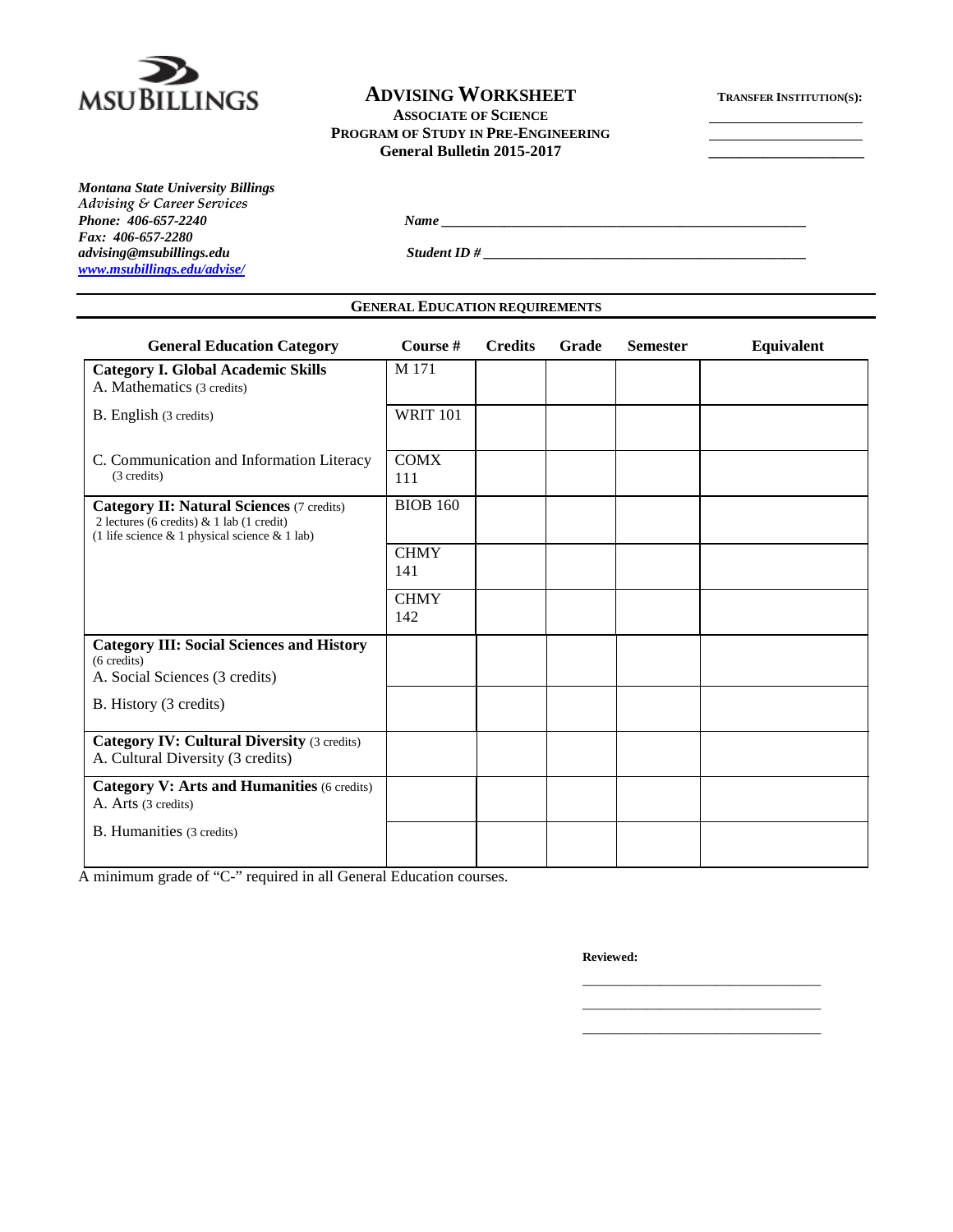#### **GENERAL EDUCATION REQUIREMENTS**

|      |                                    | <b>CATEGORY I: GLOBAL ACADEMIC SKILLS</b> | 9 credits |
|------|------------------------------------|-------------------------------------------|-----------|
|      | <b>Subcategory A - Mathematics</b> | 3 credits                                 |           |
| M    | 171                                | Calculus I                                |           |
|      | Subcategory B - English            | 3 credits                                 |           |
| WRIT |                                    | 101 College Writing I                     |           |

**Subcategory C- Communication & Information Literacy 3 credits**<br>COMX 111 Introduction to Public Speaking 3 COMX 111 Introduction to Public Speaking

|             |     | <b>CATEGORY II: NATURAL SCIENCES</b>     | 6 cr. lecture & 1 cr. lab |  |
|-------------|-----|------------------------------------------|---------------------------|--|
|             |     | <b>Subcategory A – Life Sciences</b>     |                           |  |
| BIOB        |     | 160 Principles of Living Systems         |                           |  |
|             |     | <b>Subcategory B – Physical Sciences</b> |                           |  |
| CHMY        |     | 141 College Chemistry I                  | 3                         |  |
| <b>CHMY</b> | 142 | College Chemistry Laboratory I           |                           |  |

#### **CATEGORY III: SOCIAL SCIENCES AND HISTORY 6 CREDITS**

| Students are required to take one course from each subcategory |     |                                        |           |  |
|----------------------------------------------------------------|-----|----------------------------------------|-----------|--|
|                                                                |     | <b>Subcategory A – Social Sciences</b> | 3 credits |  |
| <b>ANTY</b>                                                    | 217 | Physical Anthropology & Archeology     | 3         |  |
| <b>BGEN</b>                                                    | 105 | Introduction to Business               | 3         |  |
| <b>COMX</b>                                                    | 106 | Communicating in a Dynamic Workplace   | 3         |  |
| <b>PSYX</b>                                                    | 231 | Human Relations                        | 3         |  |
| <b>ECNS</b>                                                    | 201 | Principles of Microeconomics           | 3         |  |
| <b>ECNS</b>                                                    | 202 | Principles of Macroeconomics           | 3         |  |
| EDU                                                            | 105 | <b>Education and Democracy</b>         | 3         |  |
| <b>GPHY</b>                                                    | 141 | Geography of World Regions             | 3         |  |
| HTH                                                            | 110 | Personal Health and Wellness           | 3         |  |
| PSCI                                                           | 220 | Introduction to Comparative Government | 3         |  |
| PSCI                                                           | 210 | Introduction to American Government    | 3         |  |
| <b>PSYX</b>                                                    | 100 | Introduction to Psychology             | 3         |  |
| <b>PSYX</b>                                                    | 231 | Human Relations                        | 3         |  |
| <b>SOCI</b>                                                    | 101 | Introduction to Sociology              | 3         |  |
| SOCI                                                           | 201 | Social Problems                        | 3         |  |

|             |     | <b>Subcategory B - History</b>          | 3 credits |
|-------------|-----|-----------------------------------------|-----------|
| <b>HSTA</b> | 101 | American History I                      |           |
| <b>HSTA</b> | 102 | American History II                     | 3         |
| <b>HSTR</b> | 101 | <b>Western Civilization I</b>           | 3         |
| <b>HSTR</b> | 102 | Western Civilization II                 | 3         |
| <b>HSTR</b> | 103 | Honors Western Civilization I           | 3         |
| <b>HSTR</b> | 104 | Honors Western Civilization II          | 3         |
| <b>PSCI</b> | 230 | Introduction to International Relations | 3         |

|             |     | <b>CATEGORY IV: CULTURAL DIVERSITY</b>      | 3 credits |
|-------------|-----|---------------------------------------------|-----------|
| <b>ANTY</b> | 220 | Culture and Society                         | 3         |
| <b>ARTH</b> | 160 | Global Visual Culture                       | 3         |
| <b>COMX</b> | 212 | Introduction to Intercultural Communication | 3         |
| <b>GPHY</b> | 121 | Human Geography                             | 3         |
| <b>HTH</b>  | 270 | Global Health Issues                        | 3         |
| LIT         | 230 | World Literature Survey                     | 3         |
| <b>NASX</b> | 105 | Introduction to Native American Studies     | 3         |
| <b>NASX</b> | 205 | Native Americans in Contemporary Society    | 3         |
| PHL         | 271 | Indian Philosophies and Religions           | 3         |
| PHL         | 272 | Chinese Philosophies and Religions          | 3         |
| <b>REHA</b> | 201 | Introduction to Diversity                   | 3         |
| <b>RLST</b> | 170 | The Religious Ouest                         | 3         |
| A&SC/SOCI   | 274 | Women, Culture, and Society                 |           |
| <b>SPNS</b> | 150 | The Hispanic Tradition                      | 3         |

#### **CATEGORY V: ARTS & HUMANITIES 6 credits**

|             |     | <i>HAAD</i> & HORES                    |           |
|-------------|-----|----------------------------------------|-----------|
|             |     | <b>Subcategory A - Fine Arts</b>       | 3 credits |
| <b>ARTZ</b> | 101 | <b>Art Fundamentals</b>                | 3         |
| ARTZ        | 105 | Visual Language-Drawing                | 3         |
| ARTZ        | 131 | Ceramics for Non-majors                | 3         |
| CRWR        | 240 | <b>Intro Creative Writing Workshop</b> | 3         |
| FILM        | 160 | Introduction to World Cinema           | 3         |
| LIT         | 270 | Film & Literature                      | 3         |
| <b>MART</b> | 260 | Computer Presentation and Animation    | 3         |
| MUSI        | 101 | <b>Enjoyment of Music</b>              | 3         |
| MUSI        | 114 | <b>Band: MSUB Symphonic</b>            | 1         |
| MUSI        | 131 | Jazz Ensemble I: MSUB                  | 1         |
| MUSI        | 147 | Choral Ensemble: University Chorus     | 1         |
| PHOT        | 154 | <b>Exploring Digital Photography</b>   | 3         |
| THTR        | 101 | Introduction to Theatre                | 3         |
| THTR        | 120 | Introduction to Acting I               | 3         |
|             |     | <b>Subcategory B - Humanities</b>      | 3 credits |
| ARTH        | 150 | Introduction to Art History            | 3         |
| <b>HONR</b> | 111 | Perspectives and Understanding         | 3         |
| LIT         | 110 | Introduction to Literature             | 3         |
| LIT -       | 240 | The Bible as Literature                | 3         |
| PHL         | 110 | Introduction to Ethics                 | 3         |
| PHL         | 111 | Philosophies of Life                   | 3         |

**Please note Pre-Engineering requires specific courses for General Education requirements, as listed above. This list does not reflect all approved General Education courses.**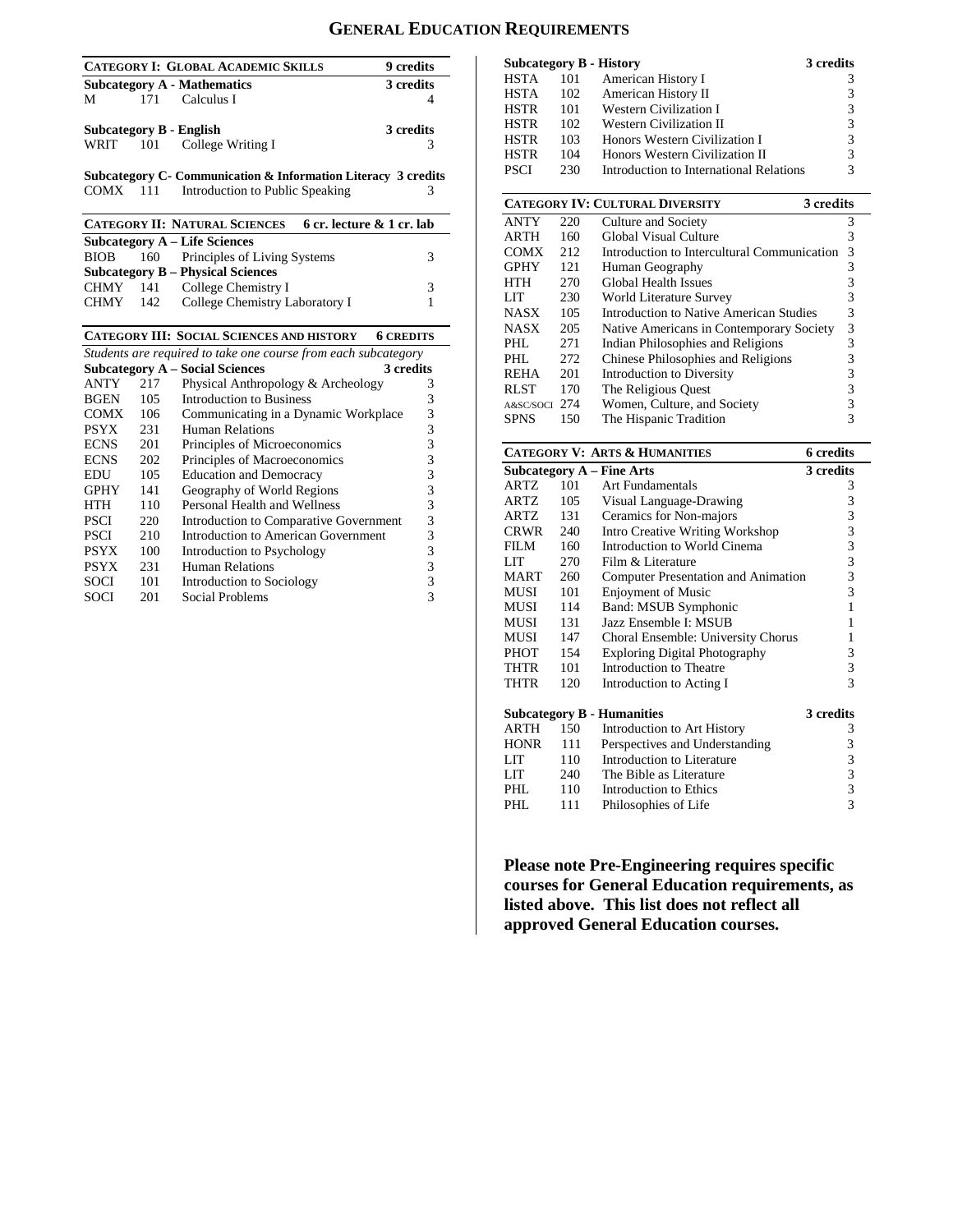|             |                         | Course                                 | <b>Credits</b> | Grade | <b>Semester</b> | Equivalent |
|-------------|-------------------------|----------------------------------------|----------------|-------|-----------------|------------|
|             | <b>Required Courses</b> |                                        |                |       |                 |            |
| <b>EGEN</b> | 105                     | Introduction to General Engineering    | 2              |       |                 |            |
| M           | 172                     | Calculus II                            | 4              |       |                 |            |
| M           | 273                     | Multivariable Calculus                 | 4              |       |                 |            |
| M           | 274                     | Introduction to Differential Equations | 4              |       |                 |            |
| <b>PHSX</b> | 220                     | Physics I                              | 3              |       |                 |            |
| <b>PHSX</b> | 221                     | Physics I Lab                          |                |       |                 |            |
| <b>PHSX</b> | 232                     | Physics II & Thermo                    | 3              |       |                 |            |
| <b>PHSX</b> | 233                     | Physics II & Thermo Lab                |                |       |                 |            |

#### **Restricted Electives** (**7 credits** selected with advisor approval)

#### **ASSOCIATE OF SCIENCE DEGREE**

| <b>Categories</b>           | <b>Credits</b> | <b>Earned</b> |
|-----------------------------|----------------|---------------|
| <b>General Education</b>    | $*31-32$       |               |
| <b>Required Courses</b>     | 22             |               |
| <b>Restricted Electives</b> |                |               |
| Total                       | $*60-61$       |               |

*\*The catalog indicates that this program is 60 credits. However, this worksheet reflects the variation in Math credits used to satisfy the General Education Math requirement.*

#### **It is the student's responsibility to know and meet the requirements for graduation.**

**A minimum of 20 semester credits with 40 grade points must be earned at Montana State University Billings.**

*In order to complete the requirements for an A.S. Program of Study in Pre-Engineering in two years, it is generally necessary to carry 16-18 credit hours per semester.* 

**NOTES:**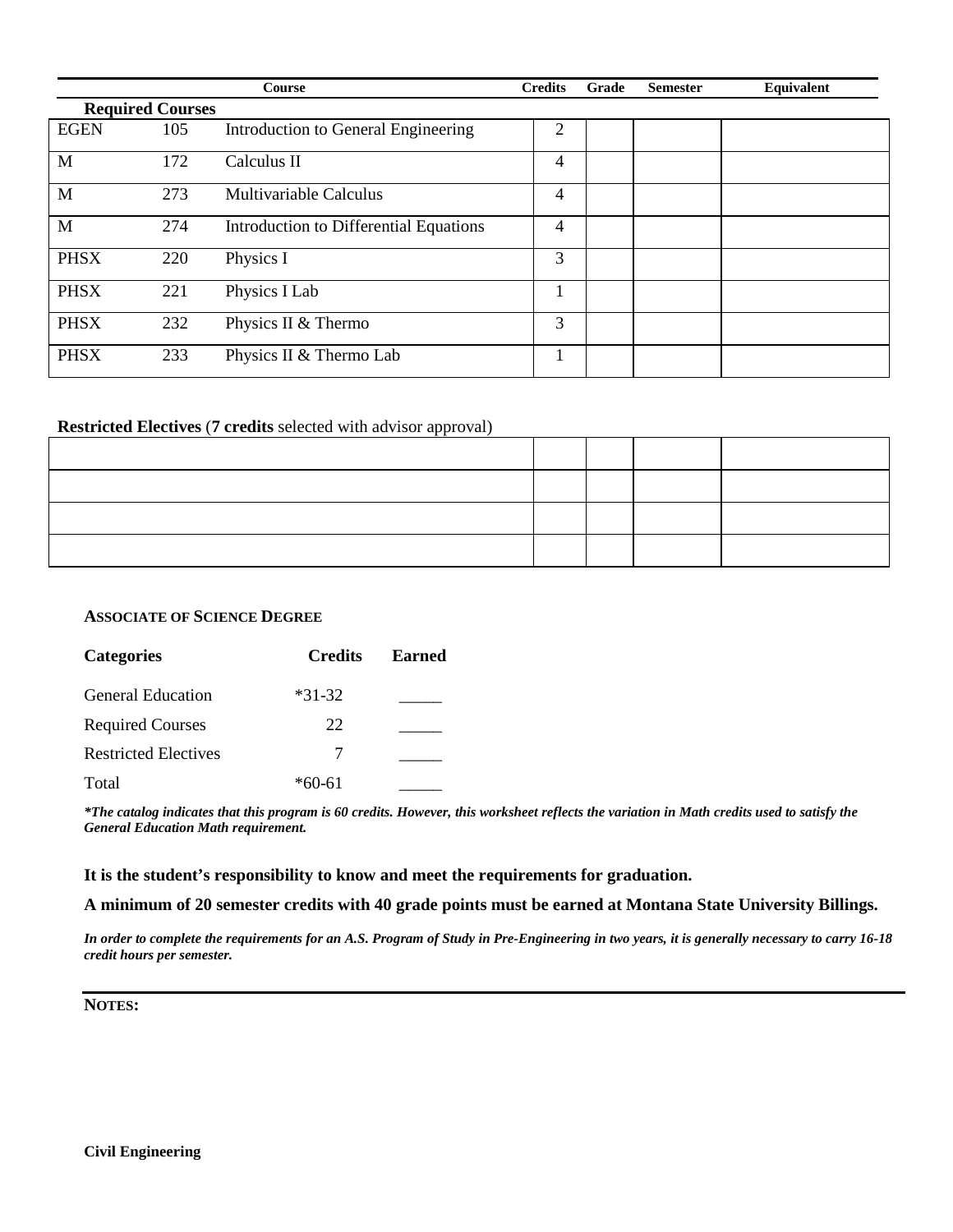| <b>BIOB</b> | 161             | Principles of Living Systems Lab                         |   |  |  |
|-------------|-----------------|----------------------------------------------------------|---|--|--|
| <b>CHMY</b> | 143             | College Chemistry II                                     |   |  |  |
| <b>CHMY</b> | 144             | College Chemistry II Lab                                 |   |  |  |
| <b>DDSN</b> | 114             | Introduction to CAD                                      |   |  |  |
| <b>WRIT</b> | $201$ or<br>220 | College Writing II or<br>Business & Professional Writing | ⌒ |  |  |

#### **Civil Engineering – BioResource Option**

| -           |          |                                         |   |  |
|-------------|----------|-----------------------------------------|---|--|
| <b>BIOB</b> | 161      | Principles of Living Systems Lab        |   |  |
| <b>BIOB</b> | 170      | Principles of Biological Diversity*     | 3 |  |
| <b>BIOB</b> | 171      | Principles of Biological Diversity Lab* |   |  |
| <b>CHMY</b> | 143      | College Chemistry II                    | 3 |  |
| <b>CHMY</b> | 144      | College Chemistry II Lab                |   |  |
| <b>DDSN</b> | 114      | Introduction to CAD                     | 3 |  |
| <b>WRIT</b> | $201$ or | College Writing II or                   | 3 |  |
|             | 220      | Business & Professional Writing         |   |  |
|             |          |                                         |   |  |

\*May be taken instead of PHSX 232/233

#### **Biological Engineering**

| $\cdots$    |     |                                      |   |  |
|-------------|-----|--------------------------------------|---|--|
| <b>BIOB</b> | 161 | Principles of Living Systems Lab     |   |  |
| <b>BIOB</b> | 260 | Cellular and Molecular Biology       | 3 |  |
| <b>BIOB</b> | 261 | Cellular and Molecular Biology Lab   |   |  |
| <b>CHMY</b> | 143 | College Chemistry II                 | 3 |  |
| <b>CHMY</b> | 144 | College Chemistry II Lab             |   |  |
| <b>CHMY</b> | 211 | <b>Elements of Organic Chemistry</b> | 3 |  |
| <b>CHMY</b> | 212 | Elements of Organic Chemistry Lab    |   |  |

#### **Chemical Engineering**

| <b>BIOB</b> | 161 | Principles of Living Systems Lab     |   |  |
|-------------|-----|--------------------------------------|---|--|
| <b>BIOB</b> | 260 | Cellular and Molecular Biology       | 3 |  |
| <b>BIOB</b> | 261 | Cellular and Molecular Biology Lab   |   |  |
| <b>CHMY</b> | 143 | College Chemistry II                 | 3 |  |
| <b>CHMY</b> | 144 | College Chemistry II Lab             |   |  |
| <b>CHMY</b> | 211 | <b>Elements of Organic Chemistry</b> | 3 |  |
| <b>CHMY</b> | 212 | Elements of Organic Chemistry Lab    |   |  |

#### **Mechanical Engineering**

| <b>DDSN</b>                   | 114 | Introduction to AutoCAD            |  |  |
|-------------------------------|-----|------------------------------------|--|--|
| <b>DDSN</b>                   | 135 | SolidWorks                         |  |  |
| <b>Electrical Engineering</b> |     |                                    |  |  |
| ACTG                          | 201 | Principles of Financial Accounting |  |  |